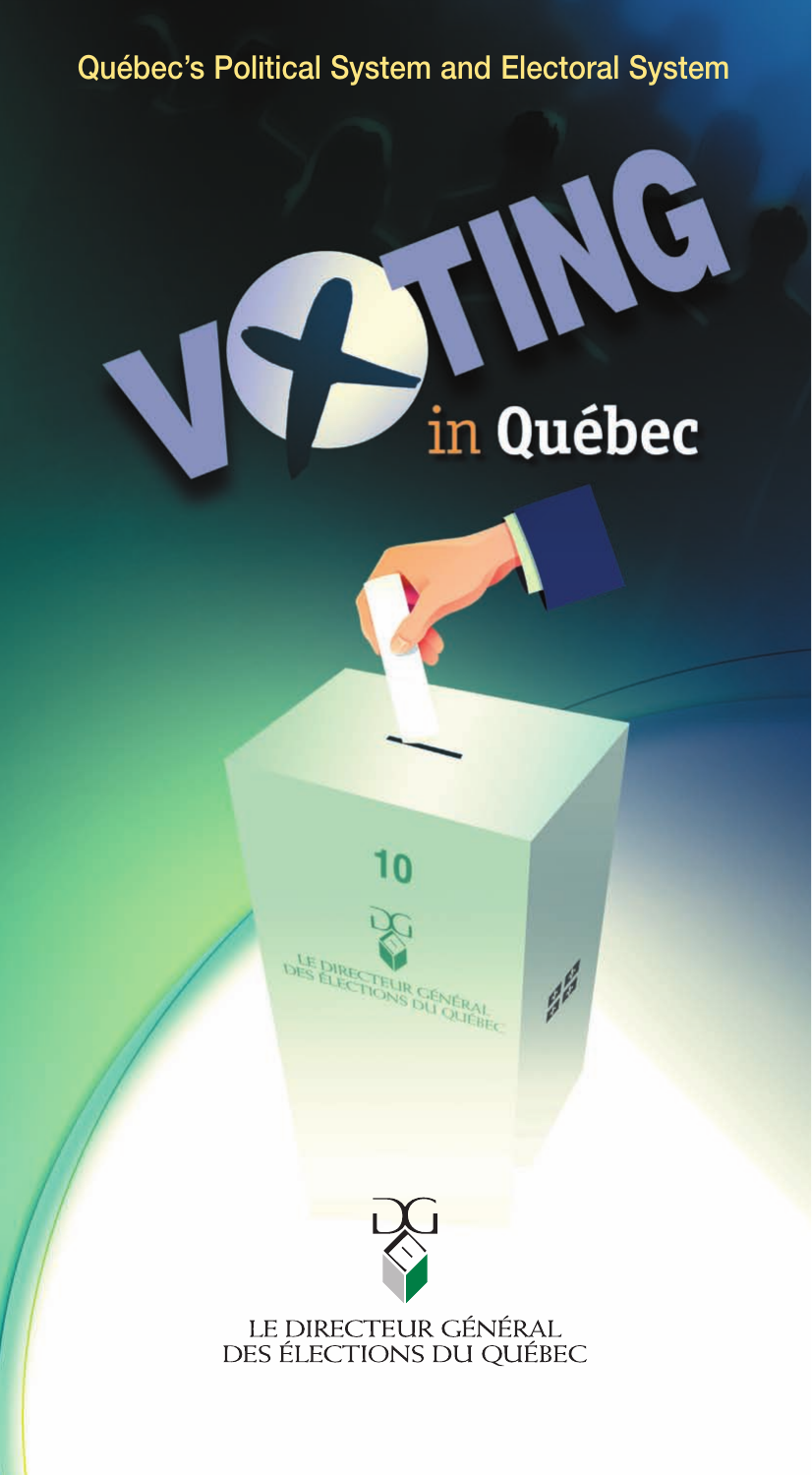

Québec is a democratic society. In a democracy, all citizens are equal and have certain fundamental freedoms that are guaranteed by the Québec Charter of Human Rights and Freedoms and the Canadian Charter of Rights and Freedoms. The

charters also protect the right to vote and the right to be a candidate in an election.

The citizens of Québec therefore have the real power and responsibility of choosing the people who will govern them.

Québec's political system is independent of any religious influence.

Many features of Québec's parliamentary system are inspired by the British system.

Québec has its own government in Québec City. The province is a member of the Canadian federation, which has a central government in Ottawa.



The Chief Electoral Officer of Québec

Graphic Design and Computer Graphics: Larochelle & Associés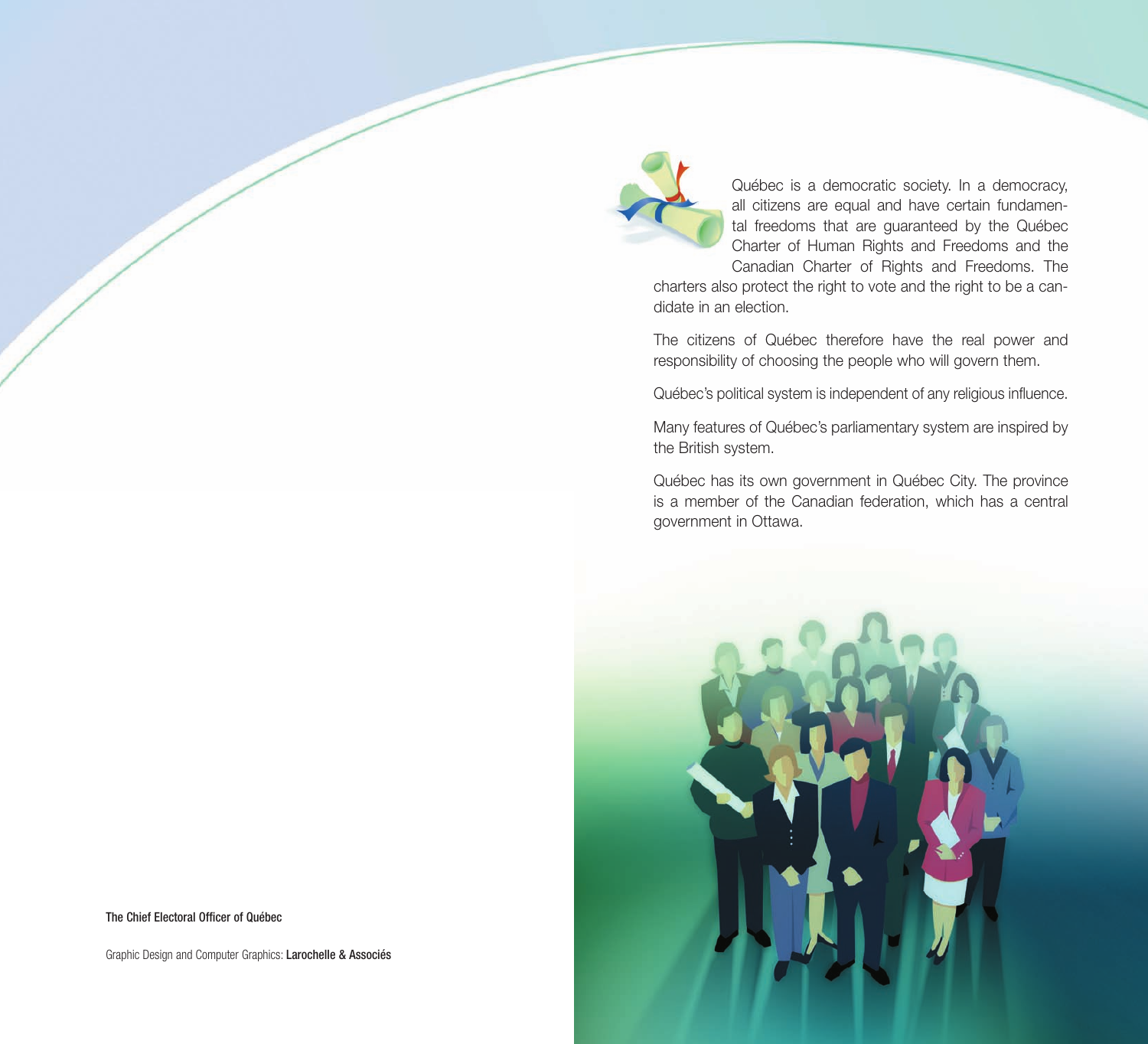#### Two forms of Democracy

For major decisions, democracy takes one of the following two forms:

#### Direct democracy

 Where citizens are involved directly in the decision, for example by means of a referendum;



#### Representative democracy

 Where citizens vote in an election to choose representatives who will make decisions on their behalf.



# **CHOOSING A GOVERNMENT**

A State is a huge organization. To ensure that it is managed efficiently, the citizens appoint representatives who will make decisions on their behalf concerning issues related to life in society. This is known as representative democracy.

#### The Electoral Map

 The territory of Québec has been subdivided into a total of 125 electoral divisions or ridings, each bearing a different name. Every electoral division comprises approximately 40,000 electors.

#### Candidates and Political Parties

 The electors in each of the 125 electoral divisions choose a candidate to represent them in the National Assembly.



When an election is held, several candidates stand for election in each electoral division. The candidate who obtains the most votes becomes the Member of the National Assembly representing his or her electoral division.

Anyone who is entitled to vote may stand for election, on certain conditions.

A candidate may be a member of a political party or stand as an independent. A political party is composed of members who share similar values and ideas and support similar projects.

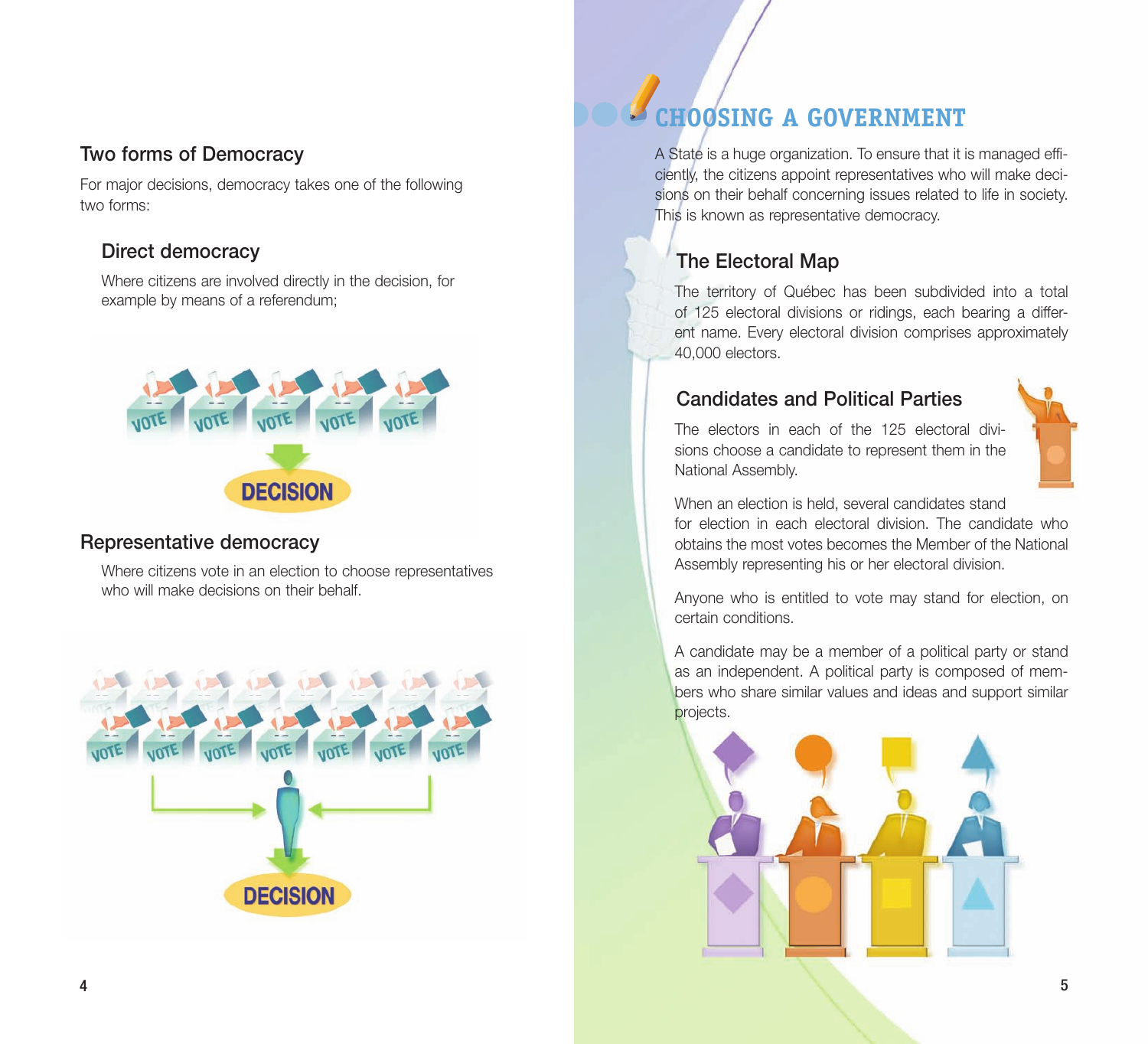#### Election Results

The party that has the highest number of elected members takes power and forms the government. Its leader becomes Premier of Québec.

All the other members form the opposition. The party that has the second highest number of elected members, after the party in power, becomes the Official Opposition. Its leader becomes Leader of the Opposition.



The 125 elected members sit in the National Assembly. Together with the lieutenant governor, the National Assembly forms the Parliament.



national Assembly

# **THE THREE POWERS**

Québec's political system is based on three separate powers known as the legislative power, the executive power and the judicial power.

#### The Legislative Power



 The legislative power is exercised at the National Assembly. Laws are

passed or amended during public parliamentary sessions. The National Assembly is composed of 125 members elected by the population.



#### The Executive Power

The executive power is exercised by the Premier and by the ministers he or she selects from among the elected members of his party. The ministers oversee their

respective government departments, manage the civil ser-

vants and enforce legislation. They make the decisions required to ensure the proper operation of the government.



#### The Judicial Power

 The judicial power is exercised by the courts. The judges who sit in the various courts of Québec are appointed by the executive power. They make their rulings on the basis of the law, independently of any political considerations.

A balance must be achieved between these three powers so that one does not have excessive control over the others. Such a balance guarantees the quality of democratic life.

Diagram on next page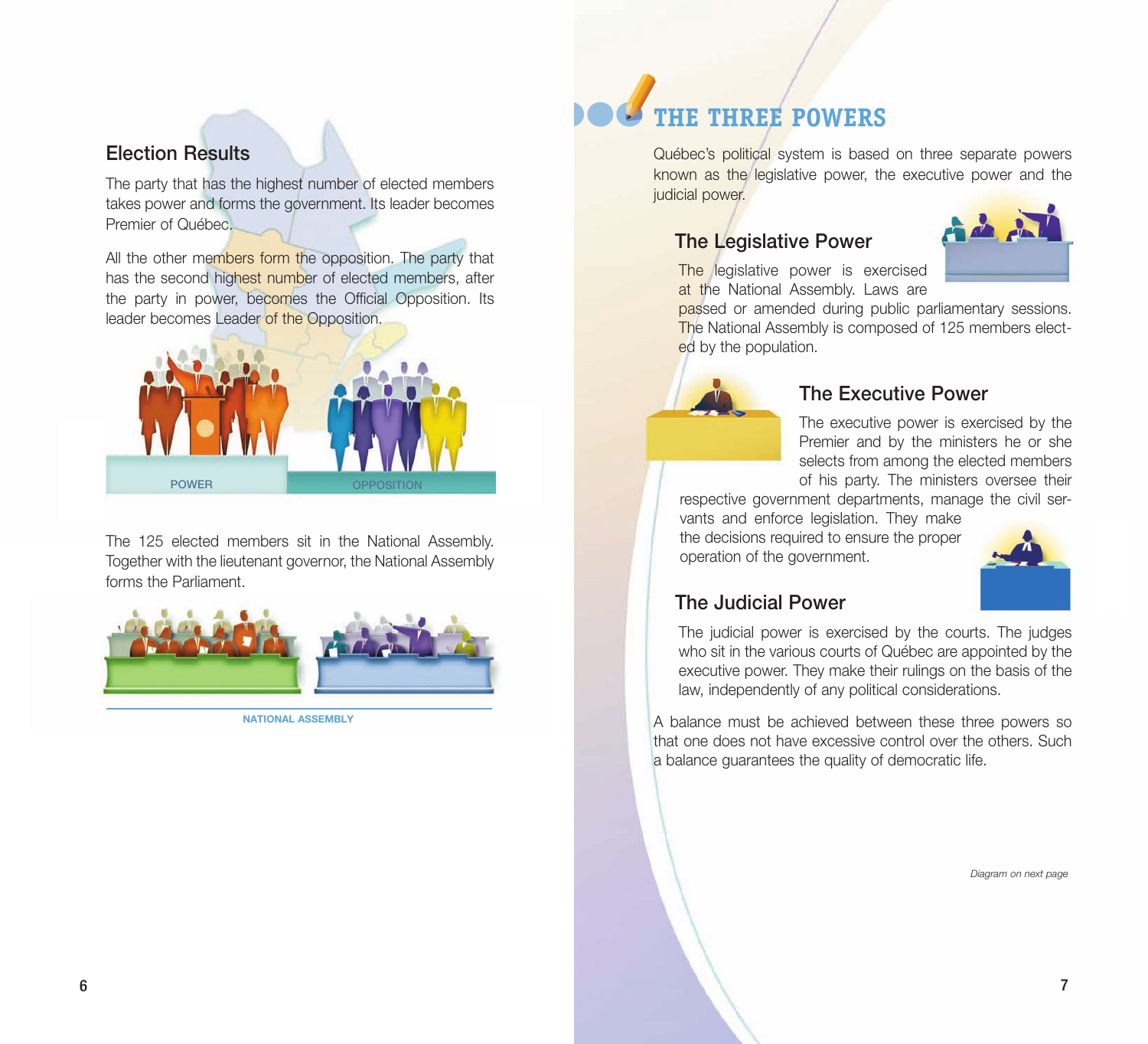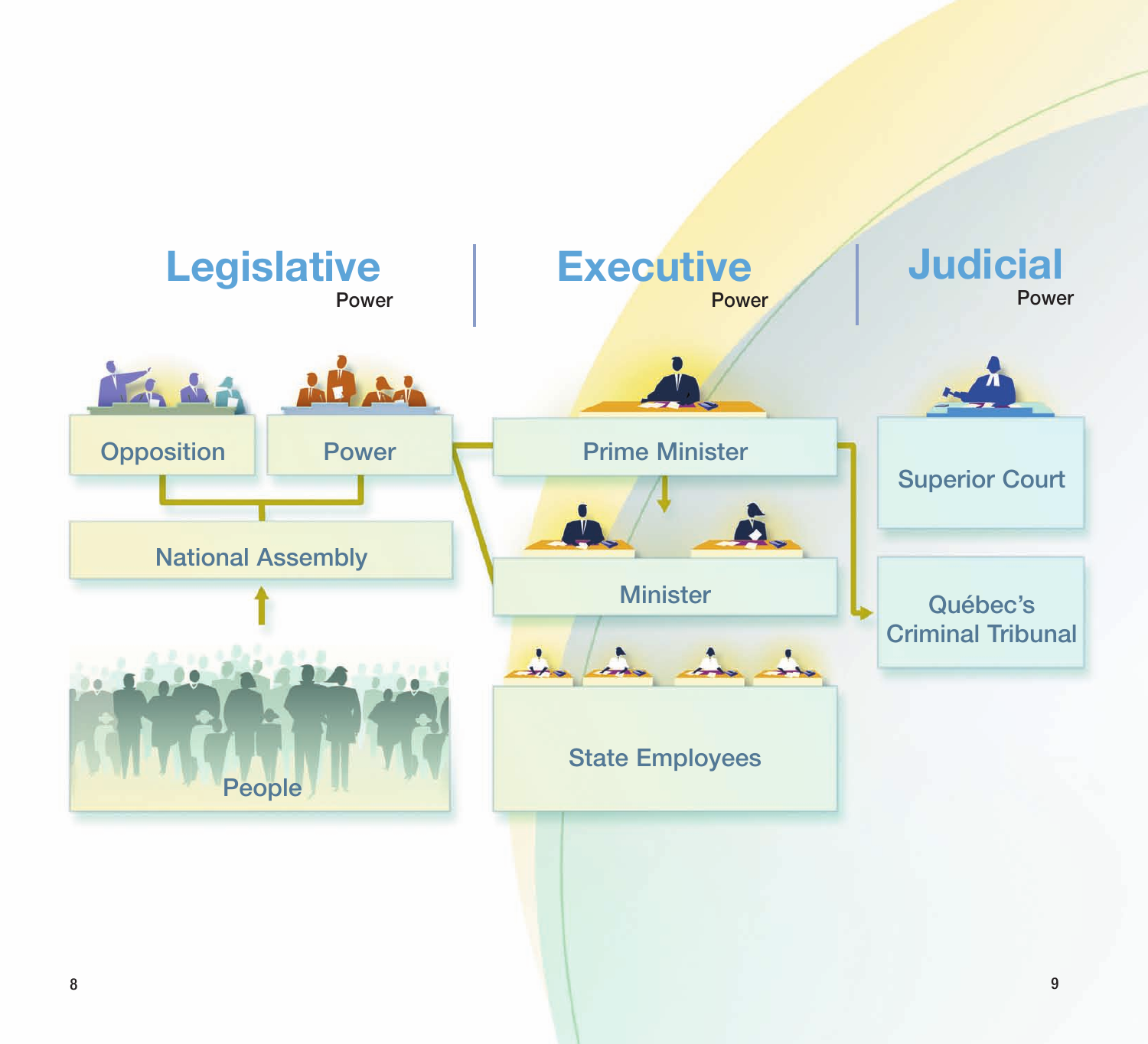# **EXERCISING THE RIGHT TO VOTE**

#### The Right to Vote

To be able to vote in Québec, three conditions must be met by a citizen:

- be a Canadian citizen;
- have been domiciled in Québec for at least six months;
- be at least 18 years of age.

He or she must also be entered on the list of electors on election day. The list of electors is a permanent list kept up-to-date by the Chief Electoral Officer. Electors may check the list at any time to make sure their names are entered. 8 E

#### The Election Period

The election period begins the day after the order-in-council is issued and ends on polling day, after all the polling offices have closed.

During this period, candidates file their nomination papers in their respective electoral divisions. The political parties present their election programs and each candidate tries to convince the electors to vote for him or her.

Election expenses and political party funding are controlled by the Chief Electoral Officer. The Election Act states that companies and trade unions cannot contribute to party funding. Only individual electors may make contributions which cannot exceed \$100 per year for each political party or independant candidate. However, during an election, it is possible to contribute an additionnal \$100.

To help citizens exercise their right to vote, the Chief Electoral Officer distributes the following documents to every home in Québec during the election period:

#### • A notice of entry on the list of electors



CANADA

L1531-171268-08

Electors must make sure their names are entered correctly on the notice. If necessary, they must go to the revision office to register or correct their entry not later than four days prior to polling day.

#### • An Elector's Handbook

 This leaflet contains information to help electors exercise their right to vote.

#### • A reminder card

 This card tells electors where to go in order to vote. It also lists the candidates standing for election in the electoral division.

> Individuals who are unable to vote on polling day may do so earlier, on the days set aside for this purpose.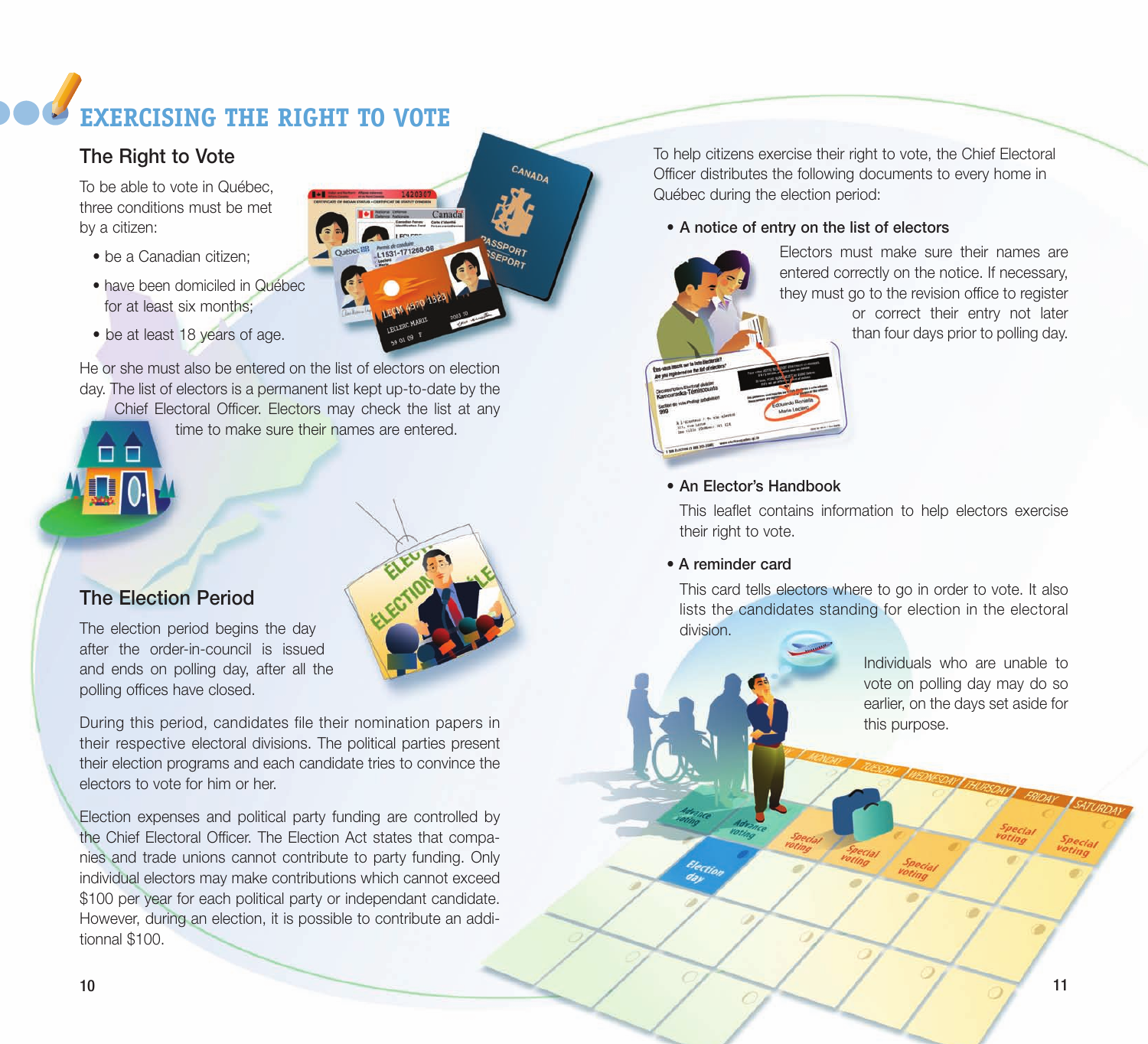#### Polling Day

Electors must go to the location where the vote will take place, between 9:30 a.m. and 8:00 p.m.

Marie Leclerc

- When showing up, they are told to which table (polling station) to use. They must go to the table unaccompanied;
- At the table, they are asked to present one of the following proofs of identity:
	- their Québec health insurance card;
	- their Québec driver's licence;
	- their Canadian passport;
	- their Canadian Forces identification card;
	- their certificate of Indian status.

Once the people at the table have checked that the elector is entered on the list of electors, he or she is authorized to vote.

- The deputy returning officer hands over a folded ballot;
- The elector goes to the polling booth, unfolds the ballot, secretly indicates his or her choice, and refolds the ballot;
- The elector goes back to the same table, tears off the ballot stub and hands it to the deputy returning officer;
- The elector then places the folded ballot into the ballot box.

#### **Reminder**

- Voting is both a right and a responsibility.
- When you vote, you are
	- taking part in the democratic process;
	- helping to select society's political leaders;
	- helping to build a fair and equitable society;
	- fulfilling your duty as a citizen.



The Chief Electoral Officer is the custodian of democracy in Québec, an impartial and neutral adjudicator who oversees the smooth running of elections. He or she is appointed by the Members of the National Assembly and is represented in every electoral division by a returning officer.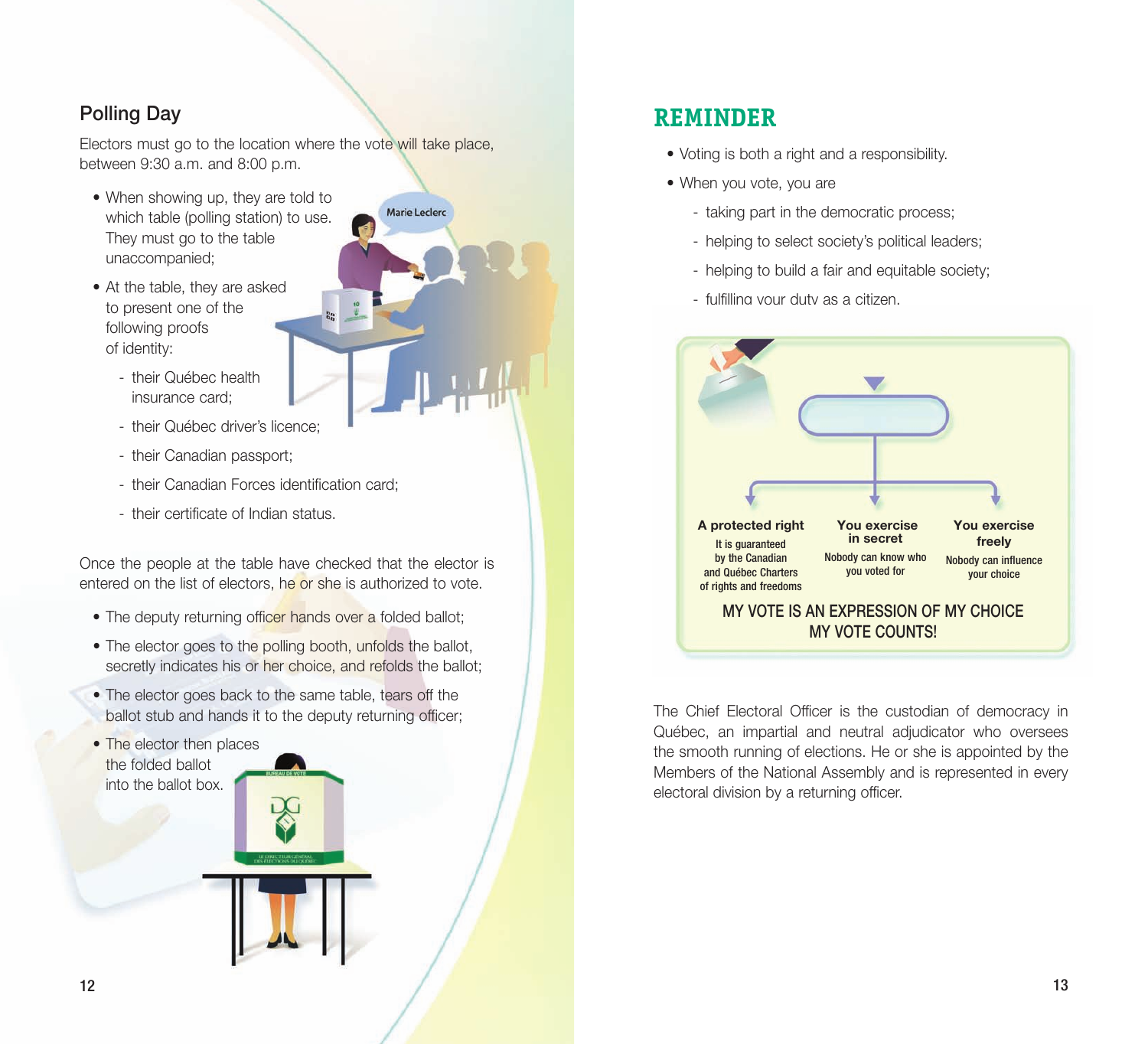

- **Ballot:** A paper showing the names of the candidates, on which electors secretly indicate their choice.
- **Candidate:** A person who stands for election in an electoral division. He or she may be a member of a political party or an independent candidate.
- **Democracy:** A political system in which all people have equal rights and have the power to choose their representatives.
- **Deputy returning officer:** The person in charge of a polling station. He or she hands the ballots to the electors and counts the votes after the election.
- **Election period:** The period preceding polling day, during which candidates try to convince the electors to vote for them.
- **Elector:** A person who is entitled to vote.
- Electoral division: A subdivision of the territory of Québec containing approximately 40,000 electors.
- Lieutenant governor: The representative of the Queen of Canada within the Parliament. Its role, which is mainly symbolic, consists mostly in sanctioning of laws.
- List of electors: A list of the names and addresses of electors, drawn up by the Chief Electoral Officer of Québec.
- Member of the National Assembly: A candidate elected in an electoral division to represent its population at the National Assembly.
- National Assembly: The place where members of the party in power and the opposition parties sit to pass laws (the legislative power).
- Notice of entry: A notice mailed to electors at the beginning of the election period, so that they can make sure their names appear correctly on the list of electors.
- **Official opposition:** The political party that ranks second in an election.
- **Parliament:** The name given to the group of assemblies holding the legislative power. Québec has only one such assembly, the National Assembly.
- Party in power: The political party that has the most members elected in an election. Its leader becomes the Premier.
- Political party: A group of people who seek to exercise power and defend the same ideas.
- Poll: All the operations leading to the casting of votes by individual persons.
- Polling booth: The place where an elector goes alone to cast a secret vote.
- Premier or Prime Minister: The leader of the party that won the elections. The Premier heads the government.
- Referendum: A consultation of all electors to approve or reject a measure proposed by the executive power.
- Reminder card: A card mailed to electors a few days before polling day, reminding them of the date of the election and informing them of the place they should go to vote.
- Returning officer: A person selected by means of a public competition to represent the Chief Electoral Officer in an electoral division.